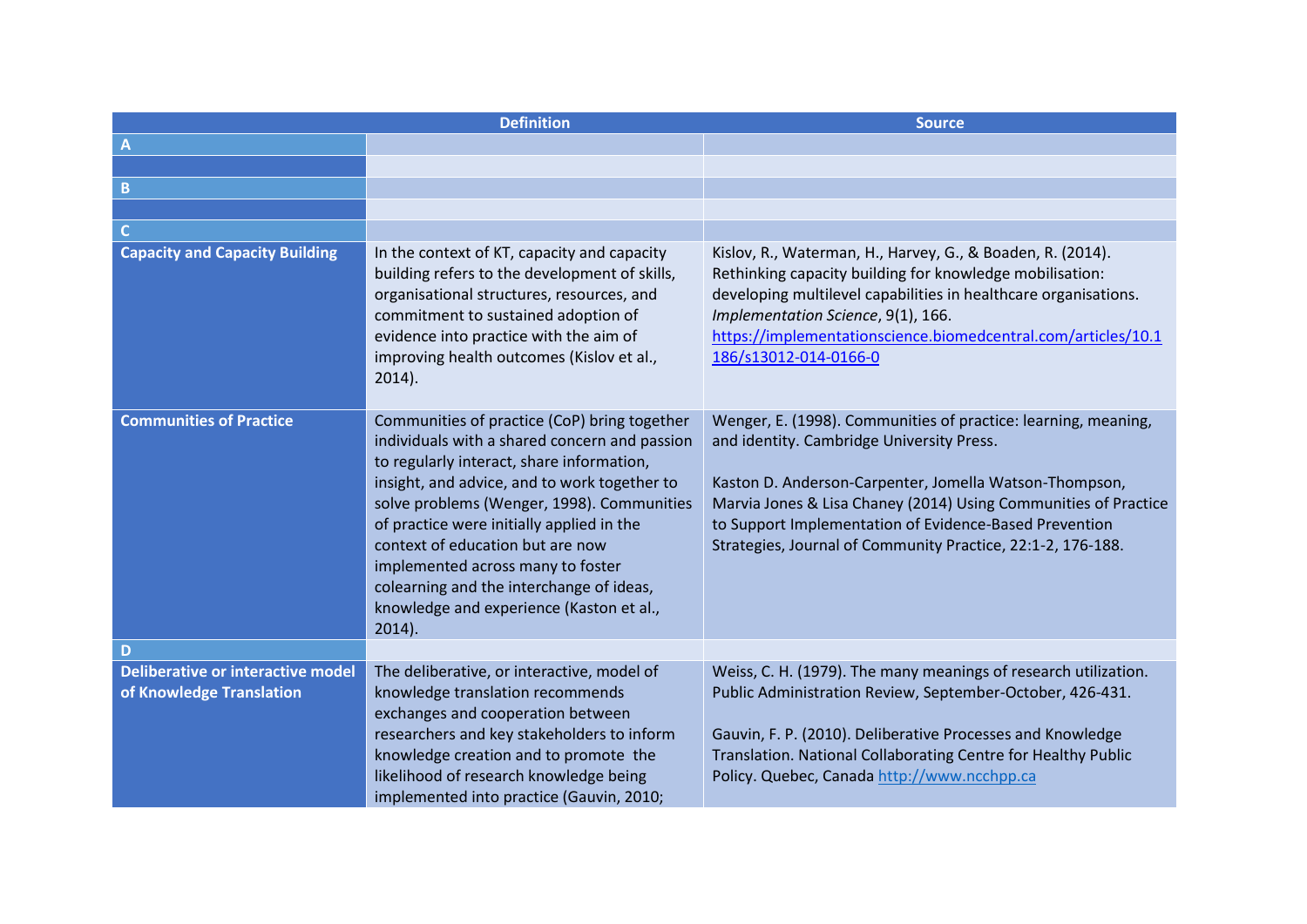|                             | Weiss, 1979). The goal of an interactive<br>model of knowledge translation is to make<br>the researcher a part of the user group<br>context (Jacobson et al., 2003).                                                                                                                                                                                                                                                                                                                                                                                                                                                                                                                                                                                                                                                | Jacobson, N., Butterill, D. & Goering, P. (2003). Development of a<br>framework for knowledge translation: understanding user<br>context. Journal of Health Services Research & Policy, 8(2), 94-<br>99.                                                                                                                                                                                            |
|-----------------------------|---------------------------------------------------------------------------------------------------------------------------------------------------------------------------------------------------------------------------------------------------------------------------------------------------------------------------------------------------------------------------------------------------------------------------------------------------------------------------------------------------------------------------------------------------------------------------------------------------------------------------------------------------------------------------------------------------------------------------------------------------------------------------------------------------------------------|-----------------------------------------------------------------------------------------------------------------------------------------------------------------------------------------------------------------------------------------------------------------------------------------------------------------------------------------------------------------------------------------------------|
| <b>Deliberative Process</b> | Deliberative processes promote the exchange<br>of information to relevant individuals to<br>enable the critical review of an issue to<br>negotiate an agreed position that can inform<br>decision making (Gauvin, 2010). Deliberative<br>processes are designed to support policy<br>makers in understanding stakeholder values<br>as well as assessing the strengths and<br>weaknesses of a broad range of policy options<br>(Kerkhof 2006).                                                                                                                                                                                                                                                                                                                                                                       | Gauvin, F. . (2010) Deliberative Processes and Knowledge<br>Translation. National Collaborating Centre for Healthy Public<br>Policy. Quebec, Canada http://www.ncchpp.ca<br>Kerkhof, M. (2006). Making a Difference: On the Constraints of<br>Consensus Building and the Relevance of Deliberation in<br>Stakeholder Dialogues. Policy Sciences 39(3): 279-99.                                      |
| <b>Dissemination</b>        | The Canadian Institute of Health Research<br>(CIHR) (2010) suggests that dissemination<br>"involves identifying the appropriate<br>audience and tailoring the message and<br>medium to the audience. Dissemination<br>activities can include such things as<br>summaries for/ briefings to stakeholders,<br>educational sessions with patients,<br>practitioners and/or policy makers, engaging<br>knowledge users in developing and executing<br>dissemination/implementation plan, tools<br>creation, and media engagement."<br>Dissemination should extend beyond the<br>traditional avenue of sharing research finding<br>through scientific, peer reviewed journals to<br>modes of communication that will reach the<br>end-users of research knowledge creation<br>such as industry communication, conference | Canadian Institute of Health Research (CIHR) (2010) More about<br>Knowledge Translation. Ottawa, ON: http://www.cihr-<br>irsc.gc.ca/e/45321.html<br>Graham, I. D., Logan, J., Harrison, M. B., Straus, S. E., Tetroe, J.,<br>Caswell, W., & Robinson, N. (2006). Lost in knowledge<br>translation: time for a map?. The Journal of continuing education<br>in the health professions, 26(1), 13-24. |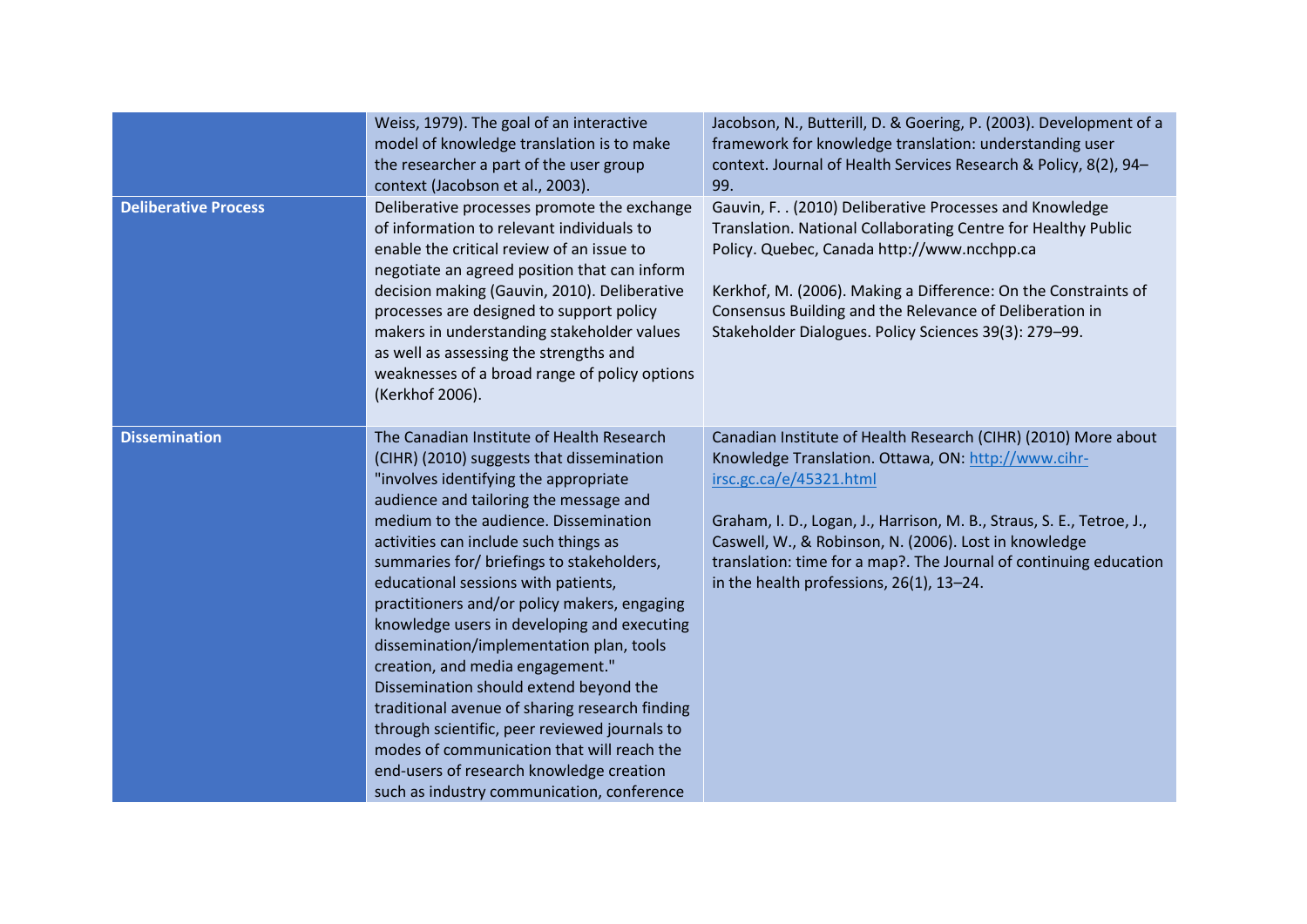|                               | presentations and development of knowledge<br>products (fact sheets, lay summaries, Graham<br>et al., 2006).                                                                                                                                                                                                                                                                                                                                                                                                                                                                                                                          |                                                                                                                                                                                                                     |
|-------------------------------|---------------------------------------------------------------------------------------------------------------------------------------------------------------------------------------------------------------------------------------------------------------------------------------------------------------------------------------------------------------------------------------------------------------------------------------------------------------------------------------------------------------------------------------------------------------------------------------------------------------------------------------|---------------------------------------------------------------------------------------------------------------------------------------------------------------------------------------------------------------------|
| <b>Dissemination Strategy</b> | A plan that outlines how research findings will<br>be shared with all users of research findings<br>to promote implementation. Strategies<br>include:<br>Identify key decision makers and end<br>$\bullet$<br>users of evidence<br>Summarising key findings in clear,<br>simple and applied language<br>Plan to deliver research finding to key<br>stakeholders<br>Promote methods of implementing<br>evidence into practice<br>An effective dissemination strategy considers<br>those with lived experience, the target<br>audience, the message to be communicated<br>and strategies to help achieve this (Wilson al.,<br>$2010$ ). | Wilson, P. M., Petticrew, M., Calnan M. W. et al. (2010).<br>Disseminating research findings: What should researchers do? A<br>systematic scoping review of conceptual frameworks.<br>Implementation Science 5: 91. |
| Е                             |                                                                                                                                                                                                                                                                                                                                                                                                                                                                                                                                                                                                                                       |                                                                                                                                                                                                                     |
| <b>End-of-Grant KT</b>        | End-of-grant KT refers to the diffusion,<br>dissemination and application of knowledge<br>created by research to make users aware of<br>the knowledge. Activities include typical<br>dissemination and communication activities<br>such as publications in peer-reviewed journals<br>and conference presentations. End-of-grant<br>KT can also involve providing a tailored<br>version of findings e.g. summary briefing<br>notes for stakeholders, interactive<br>educational sessions with patients,                                                                                                                                | Canadian Institute of Health Research (CIHR) (2016). Knowledge<br>Translation. Ottawa, ON: https://cihr-irsc.gc.ca/e/29418.html#7<br>accessed Sept 27, 2021                                                         |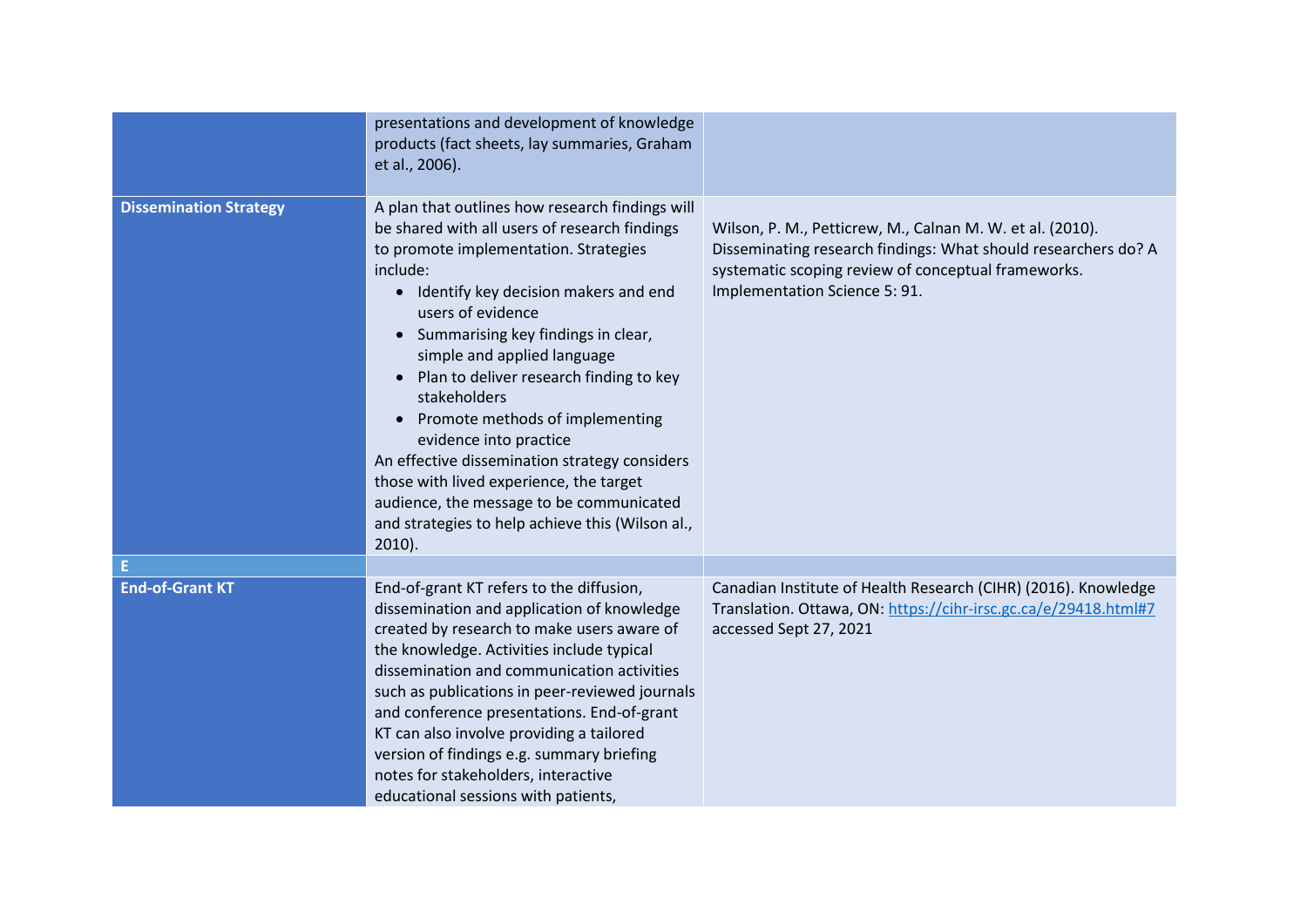|                                                           | practitioners and policymakers, media or<br>using knowledge brokers (CIHR, 2016).                                                                                                                                                                                                                                                                                 |                                                                                                                                                                                                                                                                  |
|-----------------------------------------------------------|-------------------------------------------------------------------------------------------------------------------------------------------------------------------------------------------------------------------------------------------------------------------------------------------------------------------------------------------------------------------|------------------------------------------------------------------------------------------------------------------------------------------------------------------------------------------------------------------------------------------------------------------|
| <b>Ethically sound Application of</b><br><b>Knowledge</b> | According to the Canadian Institute of Health<br>Research (2016), ethically sound application<br>of knowledge refers to KT activities that<br>consider ethical principles and norms and<br>social values of key stakeholders. The<br>activities also take into consideration relevant<br>complex and possibly competing legal and<br>other regulatory frameworks. | Canadian Institute of Health Research (CIHR) (2016). Knowledge<br>Translation. Ottawa, ON: https://cihr-irsc.gc.ca/e/29418.html<br>accessed Sept 27, 2021                                                                                                        |
| <b>Evidence-informed practice</b>                         | Evidence-informed practice combines the<br>best available research with the experience<br>and judgment of practitioners, and consumer<br>representatives to deliver measurable<br>benefits.                                                                                                                                                                       | Ontario Centre of Excellence for Child and Youth Mental Health<br>(2019). Knowledge mobilization toolkit. Retrieved September 27,<br>2021, from http://www.kmbtoolkit.ca/glossary-glossaire                                                                      |
| <b>Evidence-Based Practice</b>                            | Evidence-based practice integrates the best<br>available research evidence (external<br>sources) in combination with clinical<br>judgement and expertise, acknowledging the<br>individuals values and preferences, within the<br>context of the delivery of care (internal<br>sources) (Haynes et al, 1997).                                                      | Haynes, R. B., Sackett, D. L., Richardson, W. S., Rosenberg, W., &<br>Langley, G. R. (1997). Evidence-based medicine: How to practice<br>& teach EBM. Canadian Medical Association. Journal, 157(6), 788.                                                        |
|                                                           |                                                                                                                                                                                                                                                                                                                                                                   |                                                                                                                                                                                                                                                                  |
|                                                           |                                                                                                                                                                                                                                                                                                                                                                   |                                                                                                                                                                                                                                                                  |
| G                                                         |                                                                                                                                                                                                                                                                                                                                                                   |                                                                                                                                                                                                                                                                  |
| <b>Gap Analysis</b>                                       | Gap analysis measures the gap between the<br>synthesised evidence and 'real world' policy<br>and/or practice within the context of the<br>current social and political environment and                                                                                                                                                                            | Ebener, S., Khan, A., Shademani, R., Compernolle, L., Beltran, M.,<br>Lansang, M. A., & Lippman, M. (2006). Knowledge mapping as a<br>technique to support knowledge translation. Bulletin of the<br>World Health Organization, 84, 636-642. Retrieved September |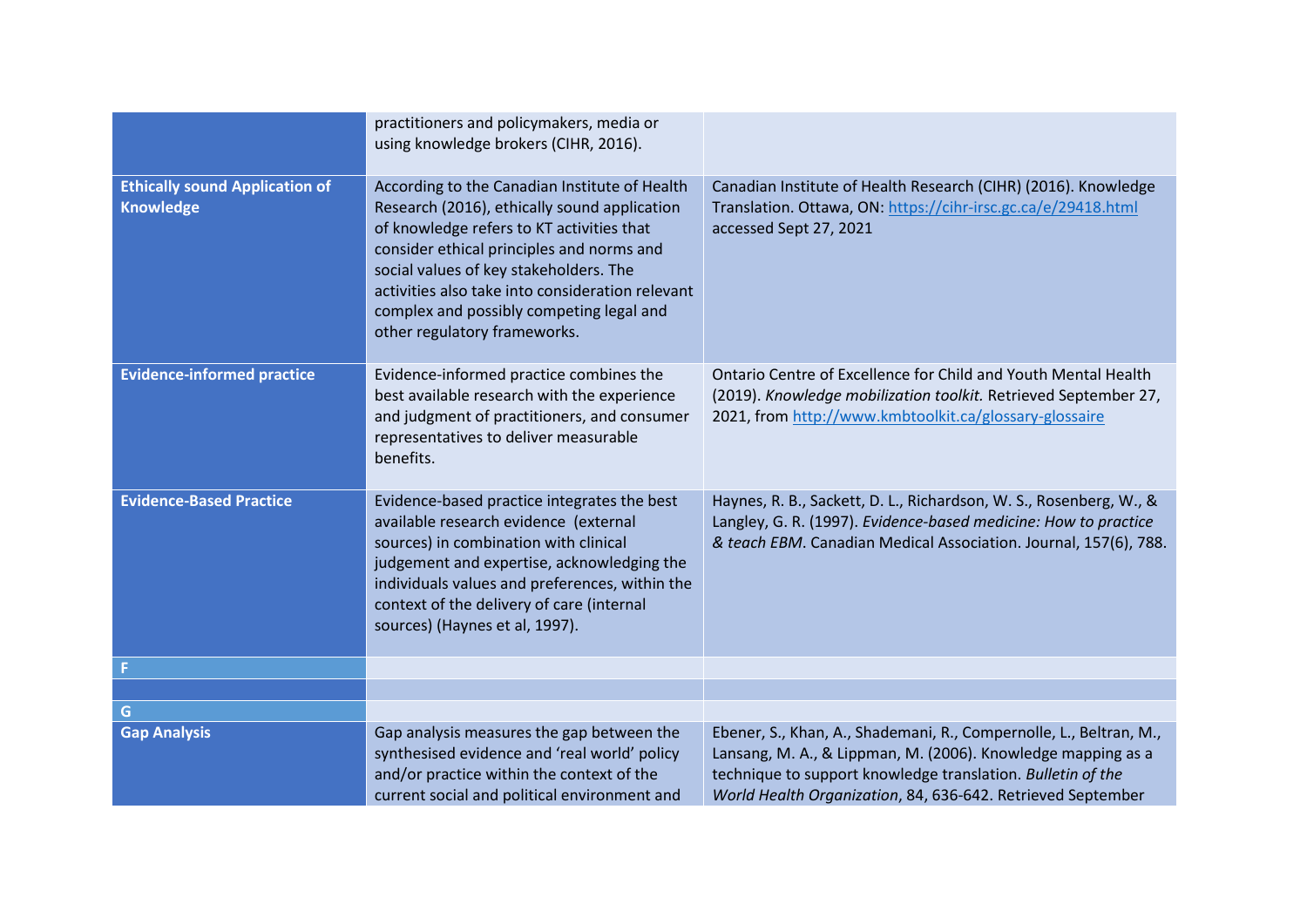|                                                                                   | available resources. Such analysis assesses<br>the direction that KT should take and is a key<br>step in implementation (Ebener et al., 2006;<br>Rushmer et al., 2019; Straus et al., 2013).                                                                                                                                                                                                           | 27, 2021, from<br>https://www.scielosp.org/article/ssm/content/raw/?resource_ss<br>m path=/media/assets/bwho/v84n8/v84n8a15.pdf<br>Sharon Straus, Jacqueline Tetroe & Ian D. Graham (eds).<br>Knowledge Translation in Health Care: Moving from Evidence to<br>Practice, 2nd Edition (2013) BMJ Books. ISBN: 978-1-118-41354-<br>8.<br>Rushmer R., Ward V., Nguyen T., Kuchenmüller T. (2019)<br>Knowledge Translation: Key Concepts, Terms and Activities. In:<br>Verschuuren M., van Oers H. (eds) Population Health Monitoring.<br>Springer, Cham.<br>https://doi.org/10.1007/978-3-319-76562-4 7 |
|-----------------------------------------------------------------------------------|--------------------------------------------------------------------------------------------------------------------------------------------------------------------------------------------------------------------------------------------------------------------------------------------------------------------------------------------------------------------------------------------------------|------------------------------------------------------------------------------------------------------------------------------------------------------------------------------------------------------------------------------------------------------------------------------------------------------------------------------------------------------------------------------------------------------------------------------------------------------------------------------------------------------------------------------------------------------------------------------------------------------|
| н                                                                                 |                                                                                                                                                                                                                                                                                                                                                                                                        |                                                                                                                                                                                                                                                                                                                                                                                                                                                                                                                                                                                                      |
|                                                                                   |                                                                                                                                                                                                                                                                                                                                                                                                        |                                                                                                                                                                                                                                                                                                                                                                                                                                                                                                                                                                                                      |
|                                                                                   |                                                                                                                                                                                                                                                                                                                                                                                                        |                                                                                                                                                                                                                                                                                                                                                                                                                                                                                                                                                                                                      |
| Implementation/Implementation<br><b>Science/Implementation</b><br><b>Research</b> | In the context of KT, implementation refers to<br>the movement of research evidence into<br>practice to bring about the desired outcomes.<br>Implementation science refers to the<br>methods that are utilised to promote the<br>systematic uptake of clinical research findings<br>and other evidence-based practices into<br>routine practice (Foy, Eccles & Grimshaw,<br>2001; Peter et al., 2013). | Foy, R., Eccles, M. & Grimshaw, J. (2001). Why does primary care<br>need more implementation research? Family Practice 18:353-<br>355.<br>Peters, D. H., Adam, T., Alonge, O., Agyepong, I. A., & Tran, N.<br>(2013). Implementation research: What it is and how to do<br>it. BMJ, 347:f6753. doi: https://doi.org/10.1136/bmj.f6753                                                                                                                                                                                                                                                                |
|                                                                                   |                                                                                                                                                                                                                                                                                                                                                                                                        |                                                                                                                                                                                                                                                                                                                                                                                                                                                                                                                                                                                                      |
|                                                                                   |                                                                                                                                                                                                                                                                                                                                                                                                        |                                                                                                                                                                                                                                                                                                                                                                                                                                                                                                                                                                                                      |
| $\overline{\mathsf{K}}$                                                           |                                                                                                                                                                                                                                                                                                                                                                                                        |                                                                                                                                                                                                                                                                                                                                                                                                                                                                                                                                                                                                      |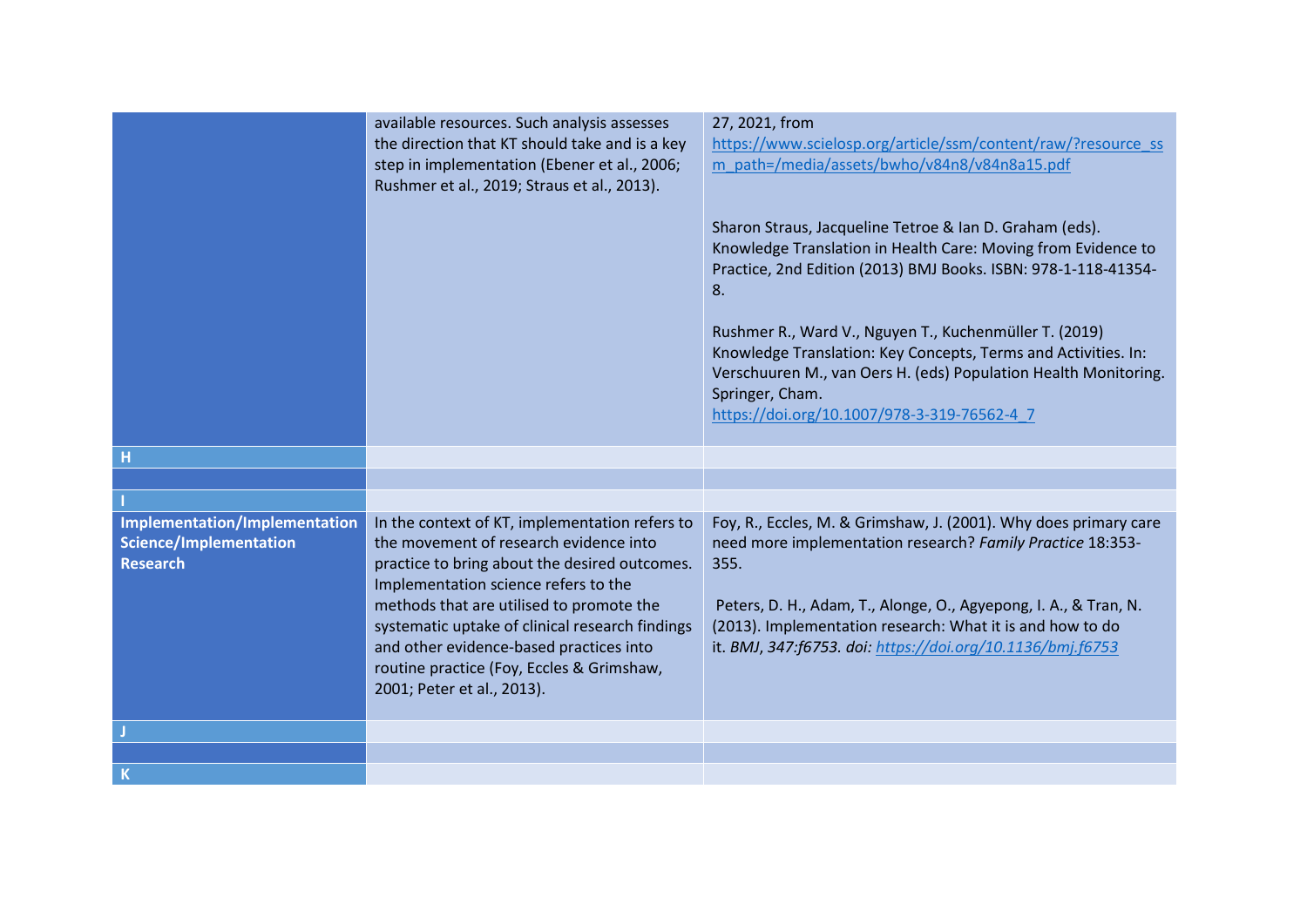| <b>Knowledge Broker/Brokering</b>   | An individual or organisation that is<br>responsible for moving 'knowledge around<br>and creating connections between<br>researchers and their various audiences'<br>(Meyer, 2010, p118).<br>The Knowledge Broker aims to build<br>relationships and networks between<br>knowledge creators (researchers) and<br>knowledge users (policy makers, clinicians).     | Meyer, M. (2010). The rise of the knowledge broker. Science<br>Communication, 32(1), 118-127. doi:<br>https://doi.org/10.1177%2F1075547009359797                                                                                                                  |
|-------------------------------------|-------------------------------------------------------------------------------------------------------------------------------------------------------------------------------------------------------------------------------------------------------------------------------------------------------------------------------------------------------------------|-------------------------------------------------------------------------------------------------------------------------------------------------------------------------------------------------------------------------------------------------------------------|
| <b>Knowledge Exchange (KE)</b>      | Knowledge exchange refers to the ongoing<br>process whereby information and knowledge<br>are shared between relevant individuals and<br>groups. For knowledge exchange to be<br>effective, there must be communication<br>between knowledge users and researchers to<br>promote mutual learning (Ward et al., 2012).                                              | Ward, V., Smith, S., House, A., & Hamer, S.<br>(2012) Exploring knowledge exchange: A useful framework for<br>practice and policy. Social Science & Medicine, 74 (3), 297-304,<br>doi: https://doi.org/10.1016/j.socscimed.2011.09.021.                           |
| <b>Knowledge Management (KM)</b>    | Knowledge management refers to the<br>collection and storage of different types of<br>knowledge so that they can be accessed when<br>needed (Shaxson & Bielak et al., 2012).                                                                                                                                                                                      | Shaxson, L., Bielak, A., Ahmed, I., Brien, D., Conant, B., Fisher, C.,<br>& Phipps, D. (2012, April). Expanding our understanding of K*(Kt,<br>KE, Ktt, KMb, KB, KM, etc.). In A concept paper emerging from the<br>K* conference held in UNU-INWEH Hamilton, ON. |
| <b>Knowledge Mobilisation (KMb)</b> | Knowledge mobilisation seeks to 'combine<br>the expertise of knowledge stakeholders<br>across disciplines, sectors and jurisdictions<br>(including policy-makers, practitioners,<br>researchers, service users and communities)<br>to improve the development, communication<br>and implementation of evidence and<br>innovations.' (Haynes, et al., 2020, p 18). | Haynes, A., Rowbotham, S., Grunseit, A. et al. (2020) Knowledge<br>mobilisation in practice: an evaluation of the Australian<br>Prevention Partnership Centre. Health Research Policy Systems,<br>18, 13, doi: https://doi.org/10.1186/s12961-019-0496-0          |
| <b>Knowledge Synthesis</b>          | Knowledge synthesis aims to summarise and<br>evaluate all available research relevant to a                                                                                                                                                                                                                                                                        | Kastner, M., Tricco, A. C., Soobiah, C., Lillie, E., Perrier, L., Horsley,<br>T., Welch, V., Cogo, E., Antony, J., & Straus, S. E. (2012). What is                                                                                                                |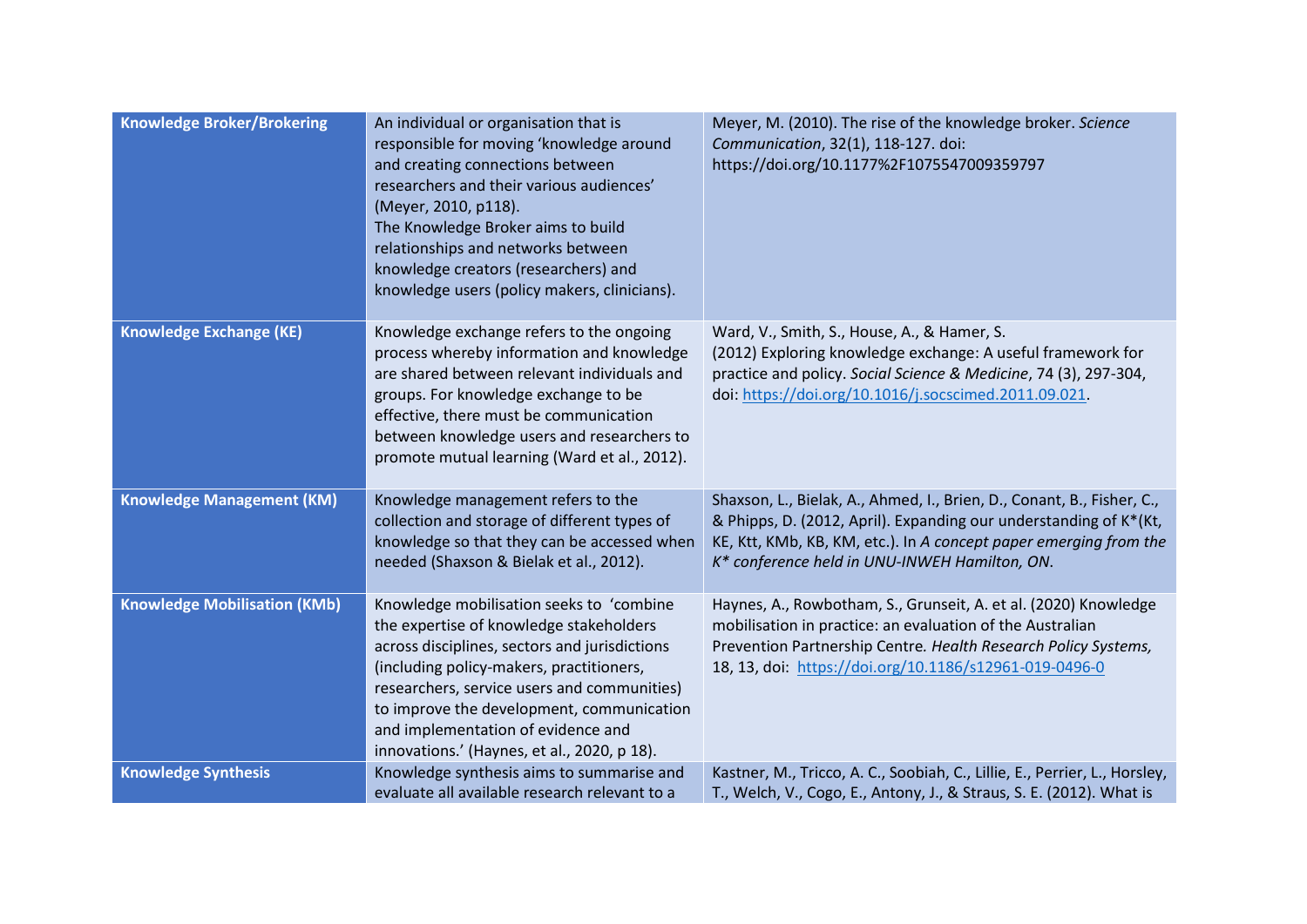|                                                        | specific question. The process includes<br>comprehensive literature searches as well as<br>qualitative and quantitative synthesis<br>methods. Knowledge synthesis can identify<br>inconsistencies and gaps in the evidence to<br>help define future research (Kester et al.,<br>$2012$ ).                                                                                                                                                                                                           | the most appropriate knowledge synthesis method to conduct a<br>review? Protocol for a scoping review. BMC medical research<br>methodology, 12, 114.<br>https://doi.org/10.1186/1471-2288-12-114                                                                  |
|--------------------------------------------------------|-----------------------------------------------------------------------------------------------------------------------------------------------------------------------------------------------------------------------------------------------------------------------------------------------------------------------------------------------------------------------------------------------------------------------------------------------------------------------------------------------------|-------------------------------------------------------------------------------------------------------------------------------------------------------------------------------------------------------------------------------------------------------------------|
| <b>Knowledge Transfer/Knowledge</b><br><b>Exchange</b> | Knowledge Transfer is described as 'a one-<br>way process of sharing knowledge which can<br>be construed as more of a teacher-student<br>relationship than other knowledge-related<br>activities and perhaps associated with mutual<br>exploration of an issue' (Shaxson et al., 2012,<br>p. 2).<br>Knowledge Exchange is also known as<br>Knowledge Translation and Exchange is 'a<br>two-way process of sharing knowledge<br>between different groups of people' (Shaxson<br>et al., 2012, p. 2). | Shaxson, L., Bielak, A., Ahmed, I., Brien, D., Conant, B., Fisher, C.,<br>& Phipps, D. (2012, April). Expanding our understanding of K*(Kt,<br>KE, Ktt, KMb, KB, KM, etc.). In A concept paper emerging from the<br>K* conference held in UNU-INWEH Hamilton, ON. |
| <b>Knowledge Translation (KT)</b>                      | Knowledge Translation is defined by the<br>Canadian Institutes of Health Research as a<br>dynamic and iterative process that includes<br>the synthesis, dissemination, exchange and<br>ethically sound application of knowledge to<br>improve health, provide more effective health<br>services and products, and strengthen the<br>health care system.' (Straus et al, 2009, p.<br>165)                                                                                                            | Straus, S. E., Tetroe, J., & Graham, I. (2009). Defining knowledge<br>translation. CMAJ, 181(3-4), 165-168.                                                                                                                                                       |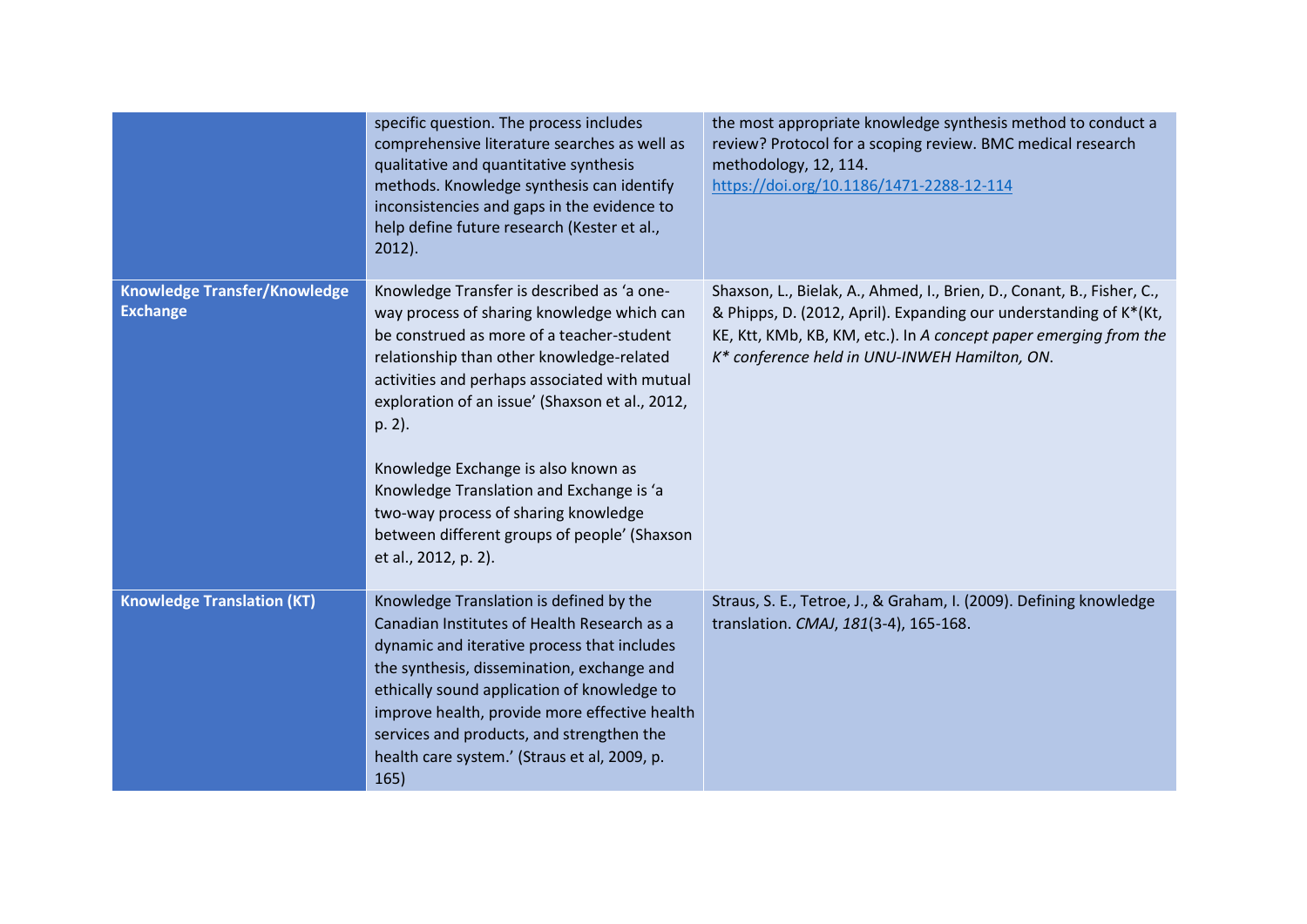| <b>Knowledge User</b>              | A knowledge user is a person who will use<br>research findings to inform<br>decisions about health policies, programs<br>and/or practices e.g. a practitioner,<br>policymaker, educator, decision-maker,<br>health care administrator, community leader.                                                                                                                                                                                                                                                                                                                                                                                                                                                                                                                                                                    | CIHR (2010) More about Knowledge Translation. Ottawa, ON:<br>Canadian Institutes of Health Research http://www.cihr-<br>irsc.gc.ca/e/39033.html                                                                                                                                                                              |
|------------------------------------|-----------------------------------------------------------------------------------------------------------------------------------------------------------------------------------------------------------------------------------------------------------------------------------------------------------------------------------------------------------------------------------------------------------------------------------------------------------------------------------------------------------------------------------------------------------------------------------------------------------------------------------------------------------------------------------------------------------------------------------------------------------------------------------------------------------------------------|------------------------------------------------------------------------------------------------------------------------------------------------------------------------------------------------------------------------------------------------------------------------------------------------------------------------------|
| <b>Knowledge-to-Action Process</b> | The Knowledge to Action Process<br>conceptualises the relationship between<br>knowledge creation and implementation of<br>knowledge into practice. The action part of<br>the process can be thought of as a cycle<br>leading to implementation or application of<br>knowledge. The Knowledge to Action (KTA)<br>Framework (Graham et al., 2006) provides a<br>framework to enable the knowledge to action<br>process. Starting with Knowledge Creation<br>(knowledge inquiry, knowledge synthesis,<br>knowledge tools/products), knowledge is<br>moved into practice by moving through the<br>Action Cycle (identifying and appraising the<br>problem and the known research, identifying<br>barriers and successes, planning and<br>executing, and finally monitoring, evaluating,<br>and adjusting) (Straus et al, 2009). | Graham ID, Logan J, Harrison MB, Straus SE, Tetroe J, Caswell W,<br>Robinson N: Lost in knowledge translation: time for a map?<br>Journal of Continuing Education in the Health Professions 2006,<br>26:13-24<br>Straus, S. E., Tetroe, J., & Graham, I. (2009). Defining knowledge<br>translation. CMAJ, 181(3-4), 165-168. |
|                                    |                                                                                                                                                                                                                                                                                                                                                                                                                                                                                                                                                                                                                                                                                                                                                                                                                             |                                                                                                                                                                                                                                                                                                                              |
|                                    |                                                                                                                                                                                                                                                                                                                                                                                                                                                                                                                                                                                                                                                                                                                                                                                                                             |                                                                                                                                                                                                                                                                                                                              |
| M                                  |                                                                                                                                                                                                                                                                                                                                                                                                                                                                                                                                                                                                                                                                                                                                                                                                                             |                                                                                                                                                                                                                                                                                                                              |
| N                                  |                                                                                                                                                                                                                                                                                                                                                                                                                                                                                                                                                                                                                                                                                                                                                                                                                             |                                                                                                                                                                                                                                                                                                                              |
|                                    |                                                                                                                                                                                                                                                                                                                                                                                                                                                                                                                                                                                                                                                                                                                                                                                                                             |                                                                                                                                                                                                                                                                                                                              |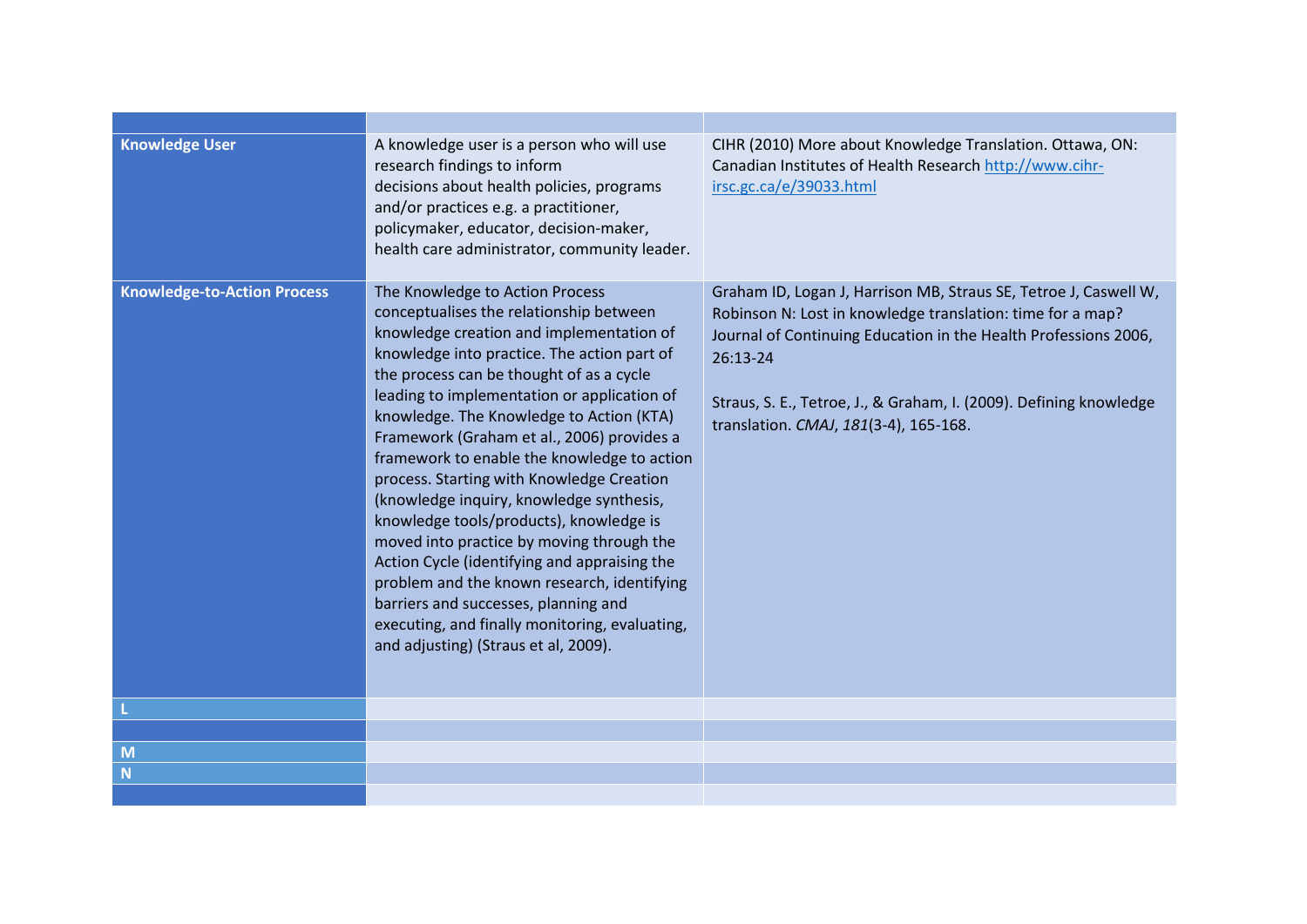| $\overline{O}$                 |                                                                                                                                                                                                                                                                                                                                                                                                               |                                                                                                                                                                                                                                                                                                                                                                        |
|--------------------------------|---------------------------------------------------------------------------------------------------------------------------------------------------------------------------------------------------------------------------------------------------------------------------------------------------------------------------------------------------------------------------------------------------------------|------------------------------------------------------------------------------------------------------------------------------------------------------------------------------------------------------------------------------------------------------------------------------------------------------------------------------------------------------------------------|
| <b>Organizational Learning</b> | Organisational learning refers to the process<br>that occurs when an organisation uses the<br>insights gained through experience to create<br>knowledge (Finger & Brand, 1999).                                                                                                                                                                                                                               | Finger, M. and Brand, S.B. (1999) The Concept of the "Learning<br>Organization" Applied to the Transformation of the Public Sector:<br>Conceptual Contributions for Theory Development. In: Easterby-<br>Smith, M., Araujo, L. and Burgoyne, J., Eds., Organizational<br>Learning and the Learning Organization: Developments in Theory<br>and Practice, Sage, London. |
| <b>Outcome</b>                 | 'Short-term and medium-term effect of an<br>intervention's outputs, such as change in<br>knowledge, attitudes, beliefs, behaviours'<br>(UNAIDS, n.d. p.5).                                                                                                                                                                                                                                                    | <b>UNAIDS</b>                                                                                                                                                                                                                                                                                                                                                          |
| <b>Outcome evaluation</b>      | 'Outcome evaluation focuses on measuring<br>the intended effects of the program on the<br>targeted population - short and/or<br>intermediate outcomes such as changes in<br>knowledge, skills, attitudes and behaviour.<br>When planning an evaluation, it is important<br>to focus on key outcomes that are important<br>to stakeholders in order to ensure feasibility<br>of the evaluation.' (KMB Toolkit) | Knowledge Mobilization Toolkit<br>http://www.kmbtoolkit.ca/glossary-glossaire                                                                                                                                                                                                                                                                                          |
| <b>Outputs</b>                 | Research outputs refer to the results of<br>program/intervention activities. These can<br>include knowledge products or tools. (KMB<br>Toolkit)                                                                                                                                                                                                                                                               | Knowledge Mobilization Toolkit<br>http://www.kmbtoolkit.ca/glossary-glossaire                                                                                                                                                                                                                                                                                          |
| <b>p</b>                       |                                                                                                                                                                                                                                                                                                                                                                                                               |                                                                                                                                                                                                                                                                                                                                                                        |
| <b>Process evaluation</b>      | Process evaluation focuses on the services<br>that were delivered to the targeted<br>population, and is based on a comparison of<br>the intended program implementation or                                                                                                                                                                                                                                    | Knowledge Mobilization Toolkit<br>http://www.kmbtoolkit.ca/glossary-glossaire                                                                                                                                                                                                                                                                                          |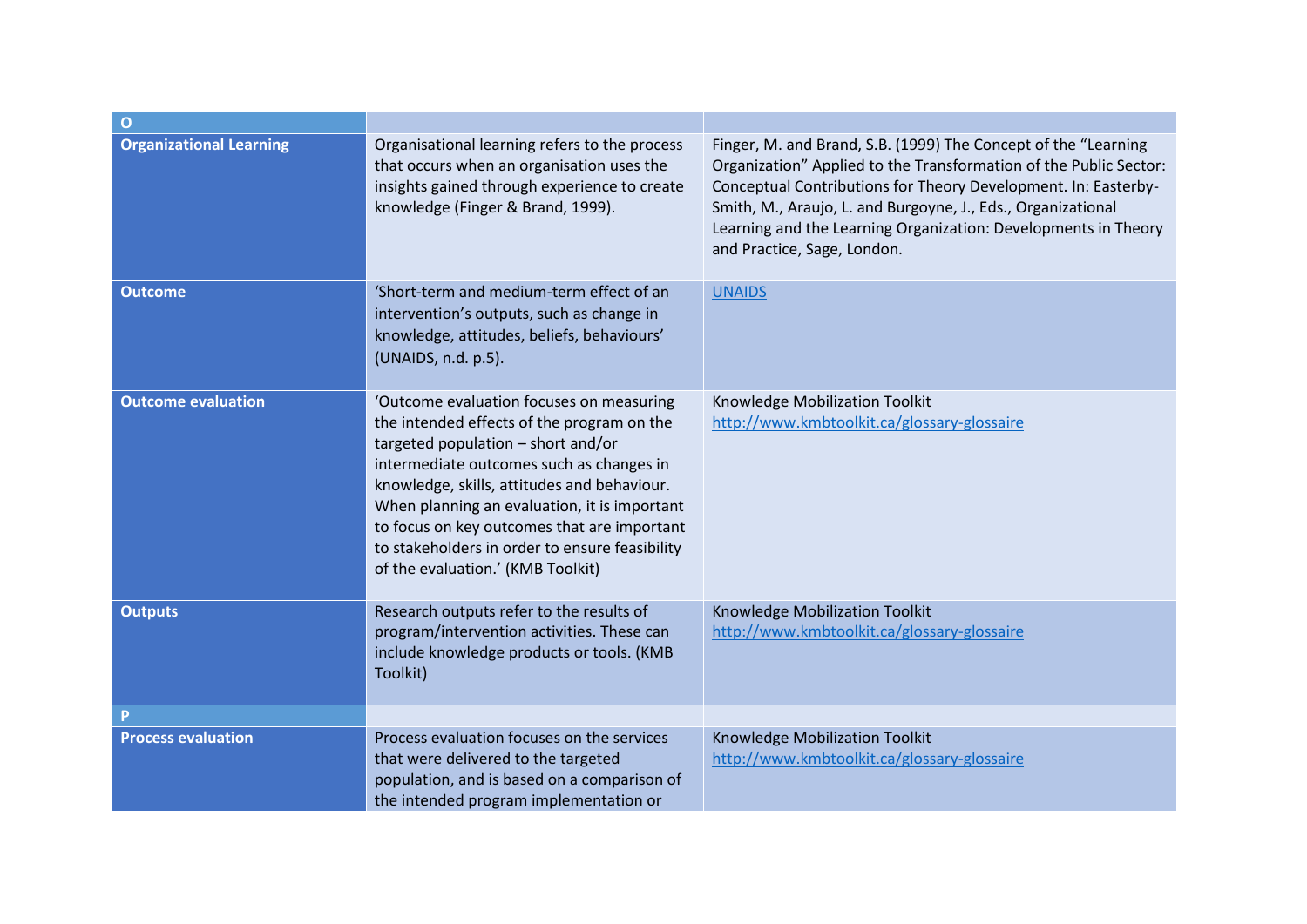|                               | delivery and intended target population<br>(reach) with the actual implementation,<br>delivery and reach. It tells us whether the<br>program is being delivered as intended and<br>what is working well. (KMB Toolkit)                                                                                                                                                                                                                                                      |                                                                                                                                                                                                                                                                                                                                                                                                                                                                                 |
|-------------------------------|-----------------------------------------------------------------------------------------------------------------------------------------------------------------------------------------------------------------------------------------------------------------------------------------------------------------------------------------------------------------------------------------------------------------------------------------------------------------------------|---------------------------------------------------------------------------------------------------------------------------------------------------------------------------------------------------------------------------------------------------------------------------------------------------------------------------------------------------------------------------------------------------------------------------------------------------------------------------------|
| $\Omega$                      |                                                                                                                                                                                                                                                                                                                                                                                                                                                                             |                                                                                                                                                                                                                                                                                                                                                                                                                                                                                 |
|                               |                                                                                                                                                                                                                                                                                                                                                                                                                                                                             |                                                                                                                                                                                                                                                                                                                                                                                                                                                                                 |
|                               |                                                                                                                                                                                                                                                                                                                                                                                                                                                                             |                                                                                                                                                                                                                                                                                                                                                                                                                                                                                 |
| <b>Research Utilisation</b>   | Research utilisation refers to the use of<br>research findings or evidence into practice. Is<br>also referred to as knowledge translation,<br>evidence uptake or implementation science<br>(Weber, 2020)                                                                                                                                                                                                                                                                    | Weber, A. (2020) Research utilization is the connective tissue<br>between evidence and action<br>Research utilization is the connective tissue between evidence<br>and action   R&E Search for Evidence (fhi360.org) (accessed<br>27/09/2021)                                                                                                                                                                                                                                   |
| <sub>S</sub>                  |                                                                                                                                                                                                                                                                                                                                                                                                                                                                             |                                                                                                                                                                                                                                                                                                                                                                                                                                                                                 |
| <b>Stakeholder Engagement</b> | A stakeholder is any individual, organisation,<br>or community that has a direct interest in the<br>process and outcomes of a research project<br>or policy (Deverka et al, 2012). Stakeholder<br>engagement refers to the process of<br>consultation, collaboration, co-design and<br>building networks with key stakeholders<br>throughout a project and is essential to<br>effective research and KT, particularly<br>implementation (Department of Health,<br>$2015$ ). | Deverka, P. A., Lavallee, D. C., Desai, P. J., Esmail, L. C., Ramsey, S.<br>D., Veenstra, D. L., & Tunis, S. R. (2012). Stakeholder participation<br>in comparative effectiveness research: defining a framework for<br>effective engagement. Journal of Comparative Effectiveness<br>Research, 1(2), 181-194.<br>Dept of Health, (2015) Stakeholder Engagement Framework.<br>Canberra<br>https://www.health.gov.au/resources/publications/stakeholder-<br>engagement-framework |
|                               |                                                                                                                                                                                                                                                                                                                                                                                                                                                                             |                                                                                                                                                                                                                                                                                                                                                                                                                                                                                 |
|                               |                                                                                                                                                                                                                                                                                                                                                                                                                                                                             |                                                                                                                                                                                                                                                                                                                                                                                                                                                                                 |
| <b>U</b>                      |                                                                                                                                                                                                                                                                                                                                                                                                                                                                             |                                                                                                                                                                                                                                                                                                                                                                                                                                                                                 |
|                               |                                                                                                                                                                                                                                                                                                                                                                                                                                                                             |                                                                                                                                                                                                                                                                                                                                                                                                                                                                                 |